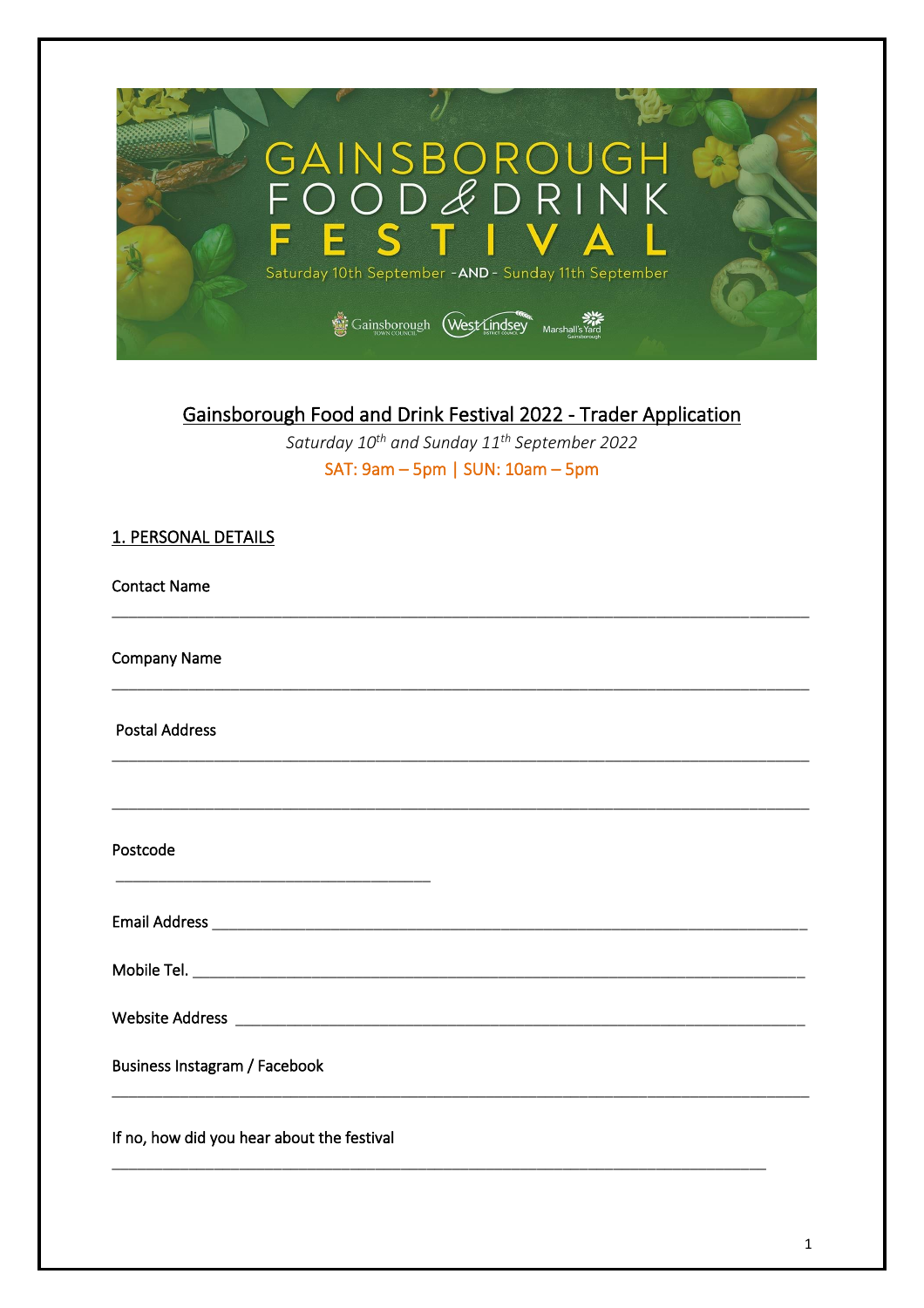### 2. PRODUCT DETAILS

Description of stall and the food/products you are selling

If you are selling food or drink items, please state which local authority you are registered with

\_\_\_\_\_\_\_\_\_\_\_\_\_\_\_\_\_\_\_\_\_\_\_\_\_\_\_\_\_\_\_\_\_\_\_\_\_\_\_\_\_\_\_\_\_\_\_\_\_\_\_\_\_\_\_\_\_\_\_\_\_\_\_\_\_\_\_\_\_\_\_\_\_\_\_\_\_\_\_\_\_\_

\_\_\_\_\_\_\_\_\_\_\_\_\_\_\_\_\_\_\_\_\_\_\_\_\_\_\_\_\_\_\_\_\_\_\_\_\_\_\_\_\_\_\_\_\_\_\_\_\_\_\_\_\_\_\_\_\_\_\_\_\_\_\_\_\_\_\_\_\_\_\_\_\_\_\_\_\_\_\_\_\_\_

\_\_\_\_\_\_\_\_\_\_\_\_\_\_\_\_\_\_\_\_\_\_\_\_\_\_\_\_\_\_\_\_\_\_\_\_\_\_\_\_\_\_\_\_\_\_\_\_\_\_\_\_\_\_\_\_\_\_\_\_\_\_\_\_\_\_\_\_\_\_\_\_\_\_\_\_\_\_\_\_\_\_

\_\_\_\_\_\_\_\_\_\_\_\_\_\_\_\_\_\_\_\_\_\_\_\_\_\_\_\_\_\_\_\_\_\_\_\_\_\_\_\_\_\_\_\_\_\_\_\_\_\_\_\_\_\_\_\_\_\_\_\_\_\_\_\_\_\_\_\_\_\_\_\_\_\_\_\_\_\_\_\_\_\_

\_\_\_\_\_\_\_\_\_\_\_\_\_\_\_\_\_\_\_\_\_\_\_\_\_\_\_\_\_\_\_\_\_\_\_\_\_\_\_\_\_\_\_\_\_\_\_\_\_\_\_\_\_\_\_\_\_\_\_\_\_\_\_\_\_\_\_\_\_\_\_\_\_\_\_\_\_\_\_\_\_\_

\_\_\_\_\_\_\_\_\_\_\_\_\_\_\_\_\_\_\_\_\_\_\_\_\_\_\_\_\_\_\_\_\_\_\_\_\_\_\_\_\_\_\_\_\_\_\_\_\_\_\_\_\_\_\_\_\_\_\_\_\_\_\_\_\_\_\_\_\_\_\_\_\_\_\_\_\_\_\_\_\_\_

\_\_\_\_\_\_\_\_\_\_\_\_\_\_\_\_\_\_\_\_\_\_\_\_\_\_\_\_\_\_\_\_\_\_\_\_\_\_\_\_\_\_\_\_\_\_\_\_\_\_\_\_\_\_\_\_\_\_\_\_\_\_\_\_\_\_\_\_\_\_\_\_\_\_\_\_\_\_\_\_\_\_

\_\_\_\_\_\_\_\_\_\_\_\_\_\_\_\_\_\_\_\_\_\_\_\_\_\_\_\_\_\_\_\_\_\_\_\_\_\_\_\_\_\_\_\_\_\_\_\_\_\_\_\_\_\_\_\_\_\_\_\_\_\_\_\_\_\_\_\_\_\_\_\_\_\_\_\_\_\_\_\_\_\_

Please state when the last inspection was carried out by Environmental Health

Please state your current hygiene rating

If your products are suitable for specialist diets, please indicate below

### 3. STALL / PITCH DETAILS

Please be aware all options and prices are inclusive of VAT and BOTH DAYS of the festival.

| Space Available                        |                          | <b>Tick</b> | Price |
|----------------------------------------|--------------------------|-------------|-------|
| <b>Option A: Own Unit / Own Stall</b>  | NO POWER SUPPLY PROVIDED |             | £120  |
| <b>Option B: Standard Market stall</b> | NO POWER SUPPLY PROVIDED |             | £150  |
| Option C: Own 3M x 3M stall            | NO POWER SUPPLY PROVIDED |             | £120  |

Option A Traders, please provide your unit measurements below

Length: \_\_\_\_\_\_\_\_\_\_\_M

Width:  $\underline{\hspace{1cm}}$  M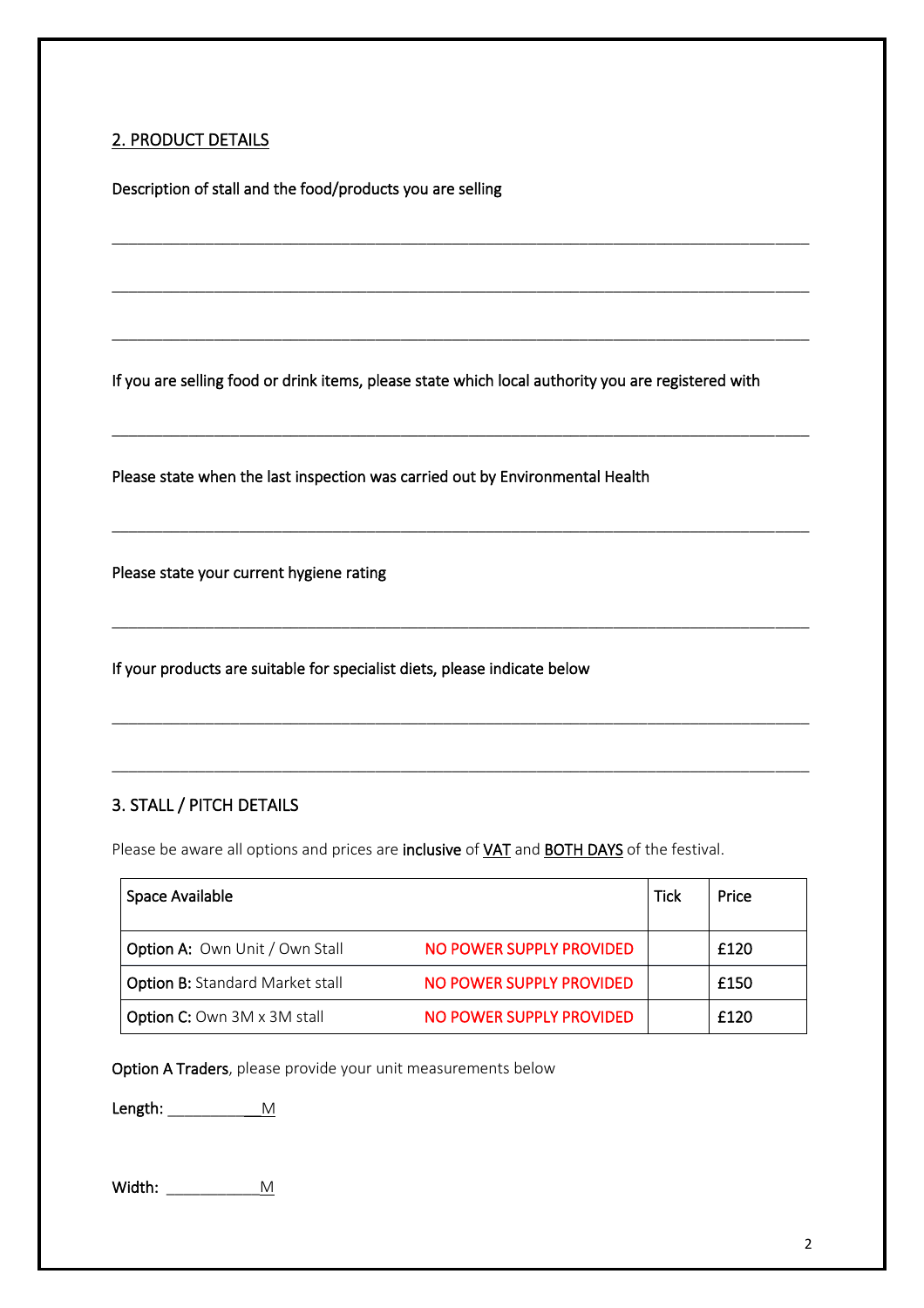# 4. UTILITY REQUIREMENTS

Please note that there is no on site electricity supplied.

All traders will be required to supply their own generator if power is required and ensure if you are bringing your own generator it **MUST** be petrol AND silent so as to not disturb other traders. The event organisers reserve the right to refuse set up if this guidance is not followed. Please note it is your responsibility to ensure any electrical equipment you bring has an up-to-date PAT testing certificate.

| Power                                                         | Tick |
|---------------------------------------------------------------|------|
| Will you be bringing your own silent generator to the event?  |      |
| Do you require additional space for your generator?           |      |
|                                                               |      |
| If yes, please specify how much additional space you require: | M    |

### *Tables*

Traders are welcome to bring their own tables, however they must be kept within you allocated stall space.

### 5. MARKETING OPPORTUNITIES

Would you be interested in any marketing/advertising opportunities at the Festival?

YES / NO

### 6. LIVE DEMONSTRATIONS

Would you be interested in any in carrying out a live cooking / product demo at the Festival (Saturday ONLY)?

YES / NO

#### 7. PAYMENT INFORMATION

Should your application be successful, you will receive an invoice with payment details. This must be paid in order to secure your place at the festival.

Traders who do not turn up for the festival are **NOT** entitled to a refund. Event organisers are under no obligation to refund charges made as a result of the festival being cancelled, postponed, abandoned or otherwise affected outside the organisers control.

### REQUIRED DOCUMENTATION

Traders are required to provide copies of the following documentation in advance of the festival.